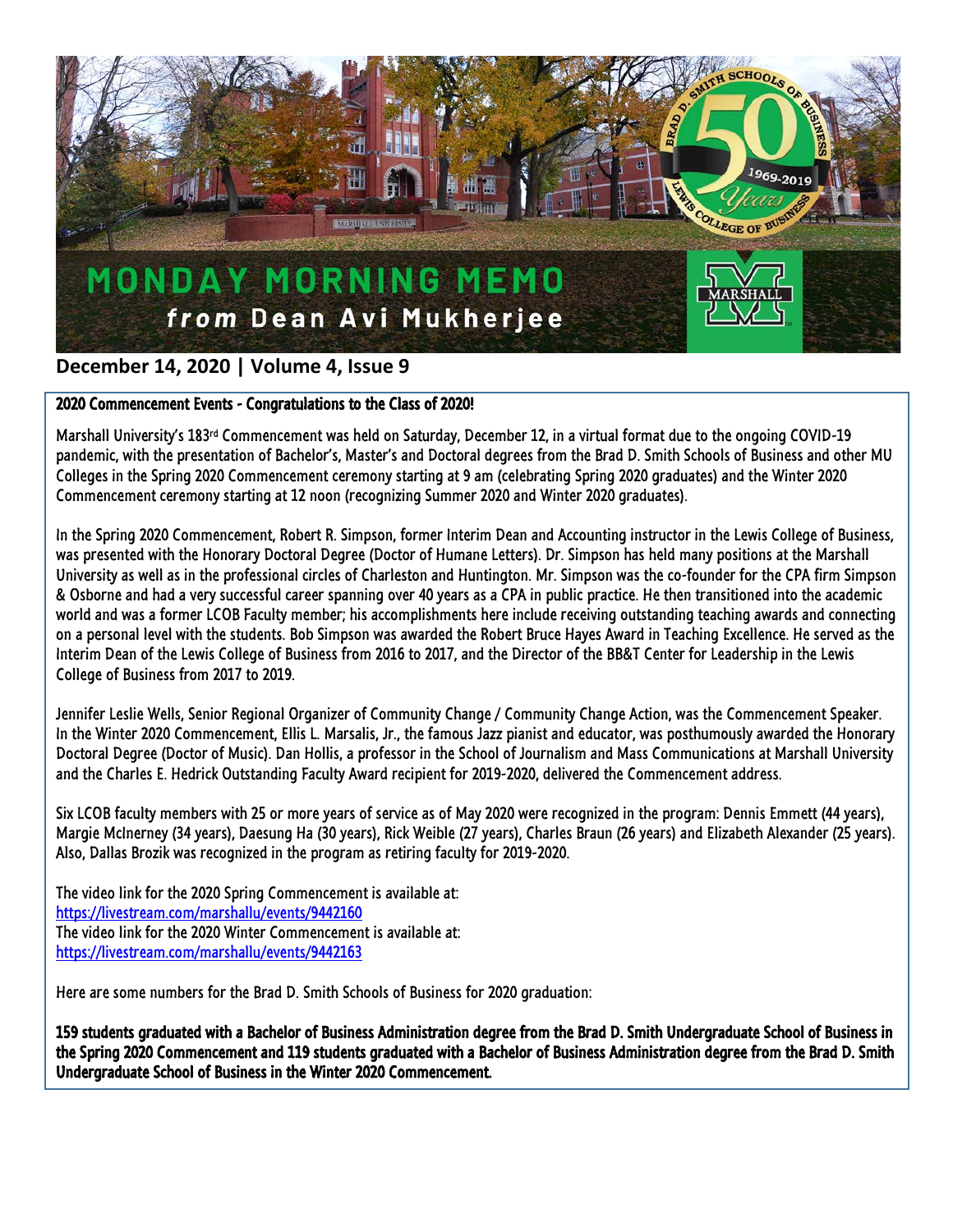

Here's how they are split up by undergraduate majors:

|                                  | <b>Spring Commencement</b> | Winter Commencement |
|----------------------------------|----------------------------|---------------------|
| Accounting                       | 30                         | 13                  |
| <b>Economics</b>                 |                            |                     |
| Finance                          | 30                         | 18                  |
| <b>International Business</b>    |                            |                     |
| Management                       | 35                         | 28                  |
| Health Care Management           | 12                         | 18                  |
| <b>Sustainability Management</b> |                            |                     |
| Management Information Systems   |                            |                     |
| Marketing                        | 27                         | 34                  |
| <b>General Business</b>          | 0                          |                     |
| TOTAL                            | 159                        |                     |

The numbers above do not include second majors.

Our undergraduate graduating class of Spring and Winter Commencements of 2020 is larger than that of Spring and Winter Commencements of 2019 by 3%.

The Brad D. Smith Graduate School of Business saw 101 students graduating, who have completed their programs in Spring 2020. The Brad D. Smith Graduate School of Business saw 88 students graduating, who have completed their programs in Summer and Fall 2020.

Here's how they are split up by graduate programs:

|                                                           | <b>Spring Commencement</b> | Winter Commencement |
|-----------------------------------------------------------|----------------------------|---------------------|
| <b>MBA</b>                                                | 28                         | 31                  |
| <b>MBA Online</b>                                         | 11                         | 15                  |
| <b>MS Accountancy</b>                                     |                            |                     |
| <b>MS Accountancy Online</b>                              |                            |                     |
| MS Health Care Administration                             | 12                         | 10                  |
| <b>MS Health Informatics</b>                              |                            |                     |
| MS Human Resource Management                              |                            | 18                  |
| Doctor of Management Practice in Nurse Anesthesia (DMPNA) | 30                         |                     |
| <b>TOTAL</b>                                              | 101                        | 88                  |

Our graduate school class of 2020 is larger than the 2019 class by about 10%.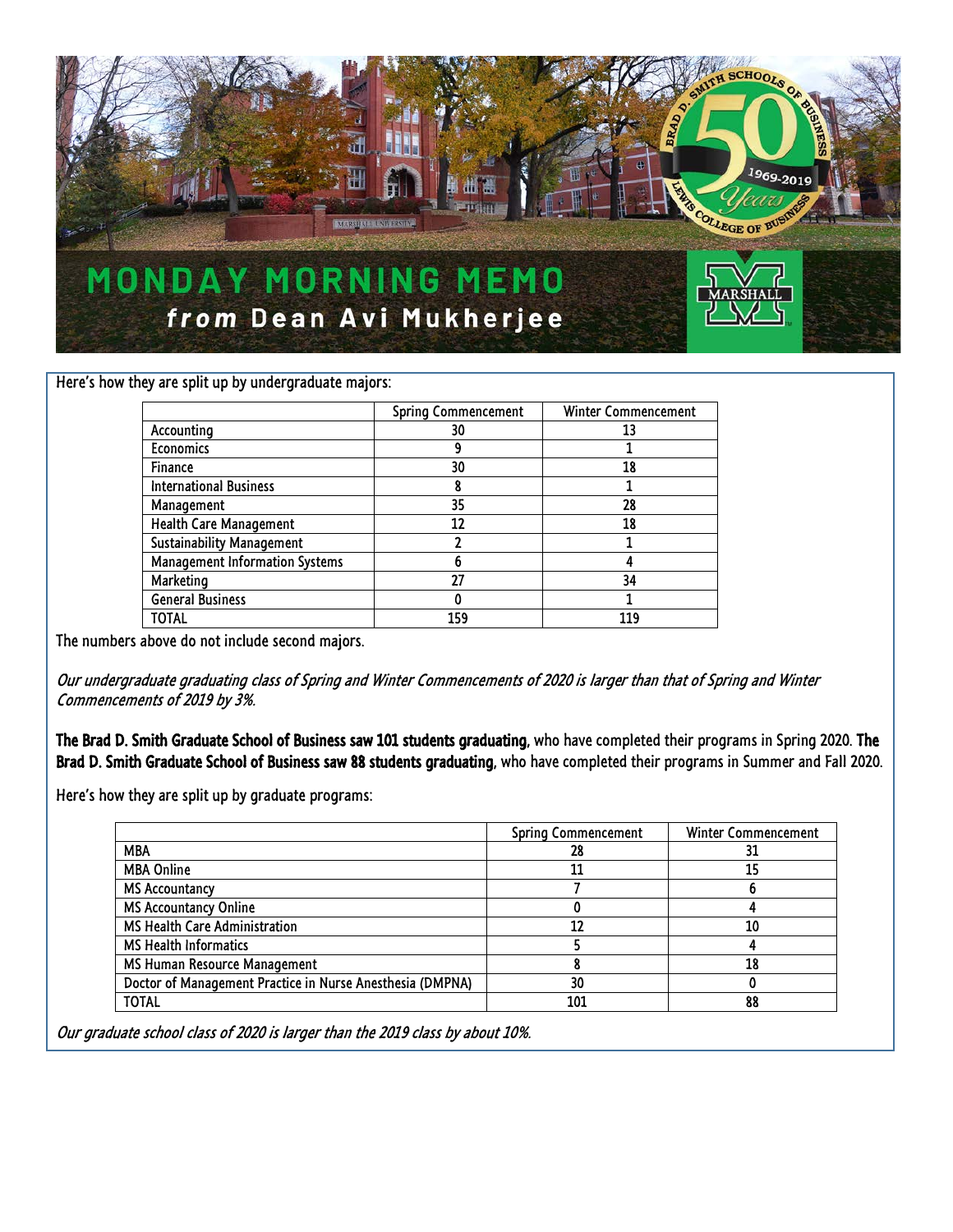

# Women Entrepreneurship Week 2020

## A Weeklong Virtual Celebration of Women Entrepreneurs

#### Women Entrepreneurship Week 2020 – A Weeklong Virtual Celebration of Women Entrepreneurs

Marshall University hosted its 2020 Women Entrepreneurship Week celebration from Monday, November 9 to Friday, November 13.

Women Entrepreneurship Week started seven years ago at Montclair State University in Montclair, New Jersey and is now a global movement. In 2019, 242 universities from 32 countries joined the celebration.

The Lewis College of Business first brought Women Entrepreneurship Week to Marshall University in 2017, with a panel discussion featuring women entrepreneurs hosted on both the Huntington campus and South Charleston campus.

In 2019, the Center for Entrepreneurship and Business Innovation (iCenter), which is housed within the Lewis College of Business and was founded in 2018, hosted the week. The week started with a women's entrepreneurship mini- conference featuring panels on small business innovation and corporate innovation and culminated in a Women's Entrepreneurship Luncheon co-hosted with the Women's Business Enterprise Council Ohio River Valley featuring Brad D. Smith, Executive Chairman of Intuit, as a keynote speaker.

For Women Entrepreneurship Week 2020, the Lewis College of Business iCenter teamed with their partners in the Marshall University Entrepreneurship Ecosystem, the Brad D. Smith Business Incubator and the Robert C. Byrd Institute for Advanced Manufacturing (RCBI), to curate a full week of programming celebrating, educating, and promoting women entrepreneurship.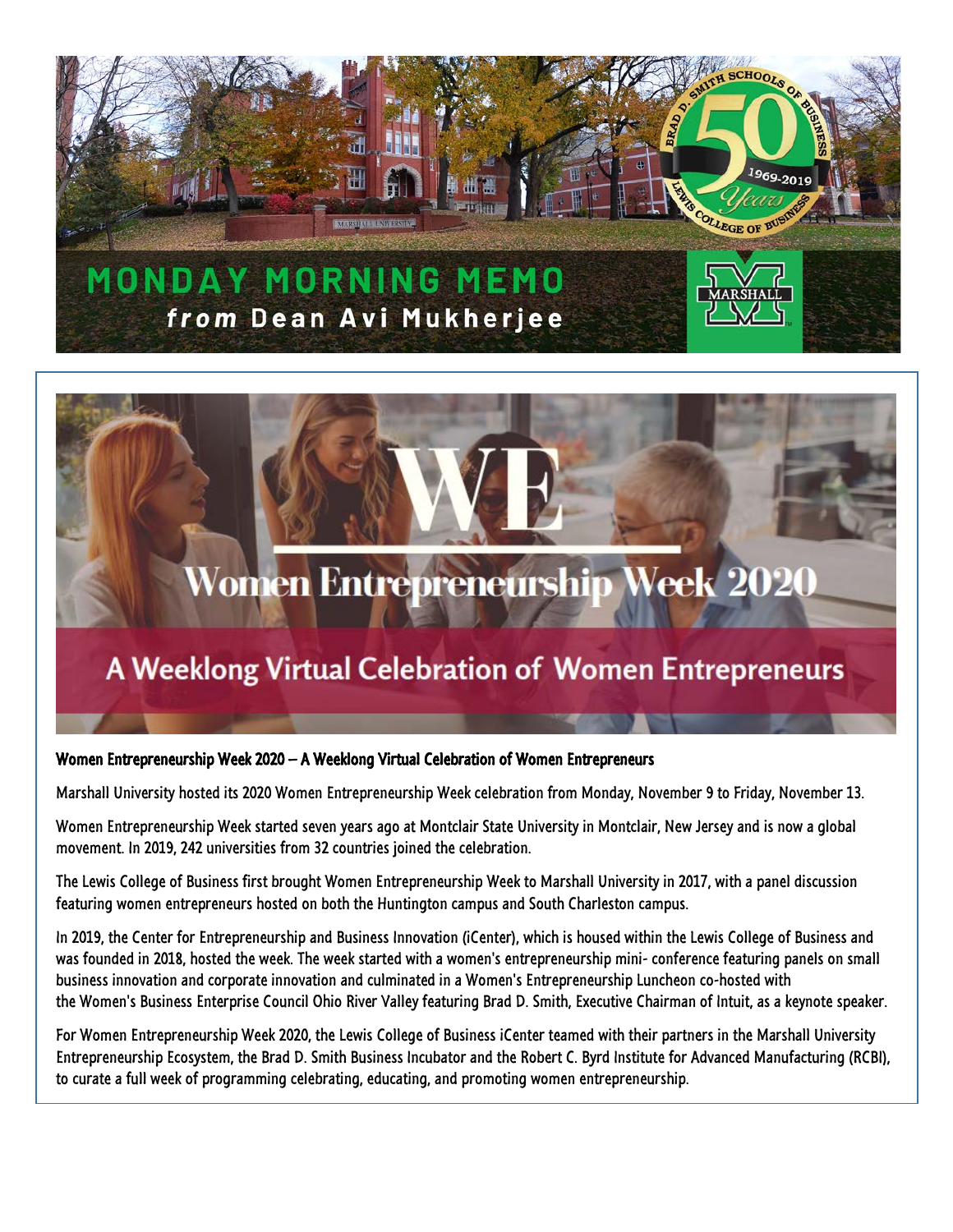

The week featured 11 women entrepreneurs who shared their experiences, expertise, and advice on two panel discussions and three workshops. Due to Covid-19 concerns, all events were hosted virtually via Zoom.



Three W.I.S.E. Women Panel Discussion:

Women in STEM Entrepreneurship

Monday, November 9 at 10 am

Andrea Bourdelais, CEO of Level 1 Fasteners, Phoebe Patton Randolph, Partner and Principal Architect at Edward Tucker Architects, and Laura Riegel, owner of Blue Ink Technology and RDI, served as panelists, with Tricia Ball, Associate Director of the iCenter and Brad D. Smith Business Incubator, moderating.

The panelists discussed their journeys to entrepreneurship from careers in STEM fields, what motivates them, and how they ensure their businesses are continuously innovating. They also offered advice on how to start a business, manage work/life balance, and remain confident as a woman in a STEM field.

Entrepreneurship in the Time of Covid-19 Panel Discussion - Tuesday, November 10 at 2 pm

This panel discussion was the first track of the WV Entrepreneurship Ecosystem Virtual Symposium, made possible by the Claude Worthington Benedum Foundation, Encova Foundation of West Virginia, and Appalachian Regional Commission.

The panel featured Kim Donahue, Charleston Branch Manager of the West Virginia District Office of the U.S. Small Business Administration, Debra Martin, State Director of the West Virginia Small Business Development Center, Ursulette Huntley, Executive Director of Unlimited FutureInc., and Sarah Biller, Director of Vantage Ventures at West Virginia University. The panel was moderated by Tina Metzer, Executive Director of the New Biz Launchpad at Eastern West Virginia Community & Technical College.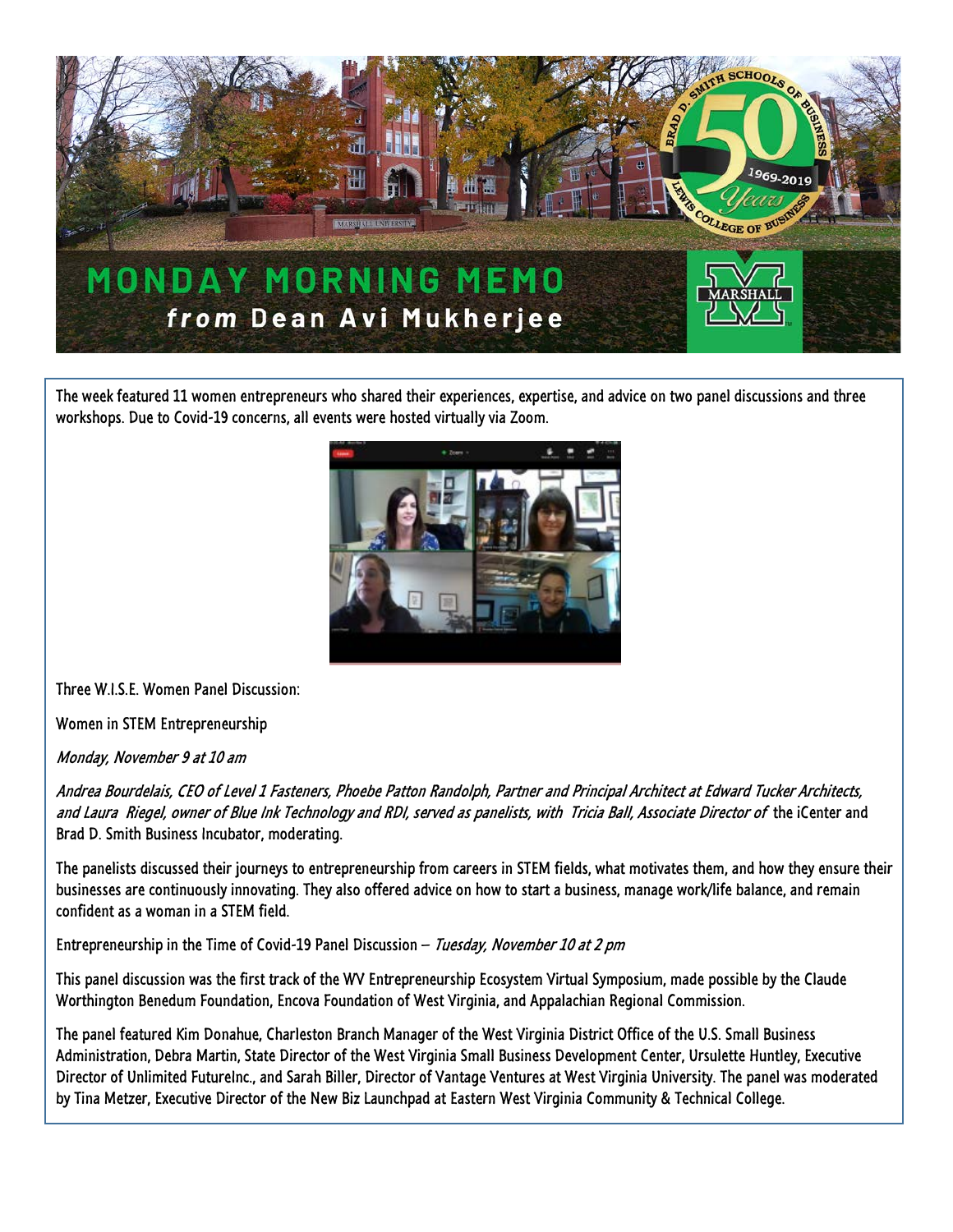

The panelists discussed trends in entrepreneurship during the pandemic, unique challenges entrepreneurs are facing, whatfront line services are available, and projects that can be funded through the CARES Act.

Virtual Entrepreneurship Workshop - Wednesday, November 11 at 10 am



Lorre Wilson, the EXP Real Estate Broker for the state of West Virginia, discussed her experience opening a cloudbased brokerage in 2018. During her workshop, Lorre explained how entrepreneurs can leverage cloud-based software to start and grow their businesses. Lorre also illustrated how entrepreneurs can build and maintain client relations virtually.

Goal Setting Workshop – Thursday, November 12 at 2 pm



Julie Hewett, Certified MAPS Business Coach, provided a workshop on goal setting. Julie's workshop focused on how to set a goal and ways to have a relationship with the goal to ensure success. She walked through various goal setting tools that assist with managing and executing both personal and business goals.

Branding 101 Workshop - Friday, November 13 at 9 am



Cynthia Krantz, Mezzo Creative Founder and President, offered a workshop titled, "Branding 101: Branding Basics for Entrepreneurs." Her workshop provided the insight and knowledge Cynthia has gained through her experience in the marketing industry. She offered best practices regarding brand guides, optimizing social media marketing, and blogging.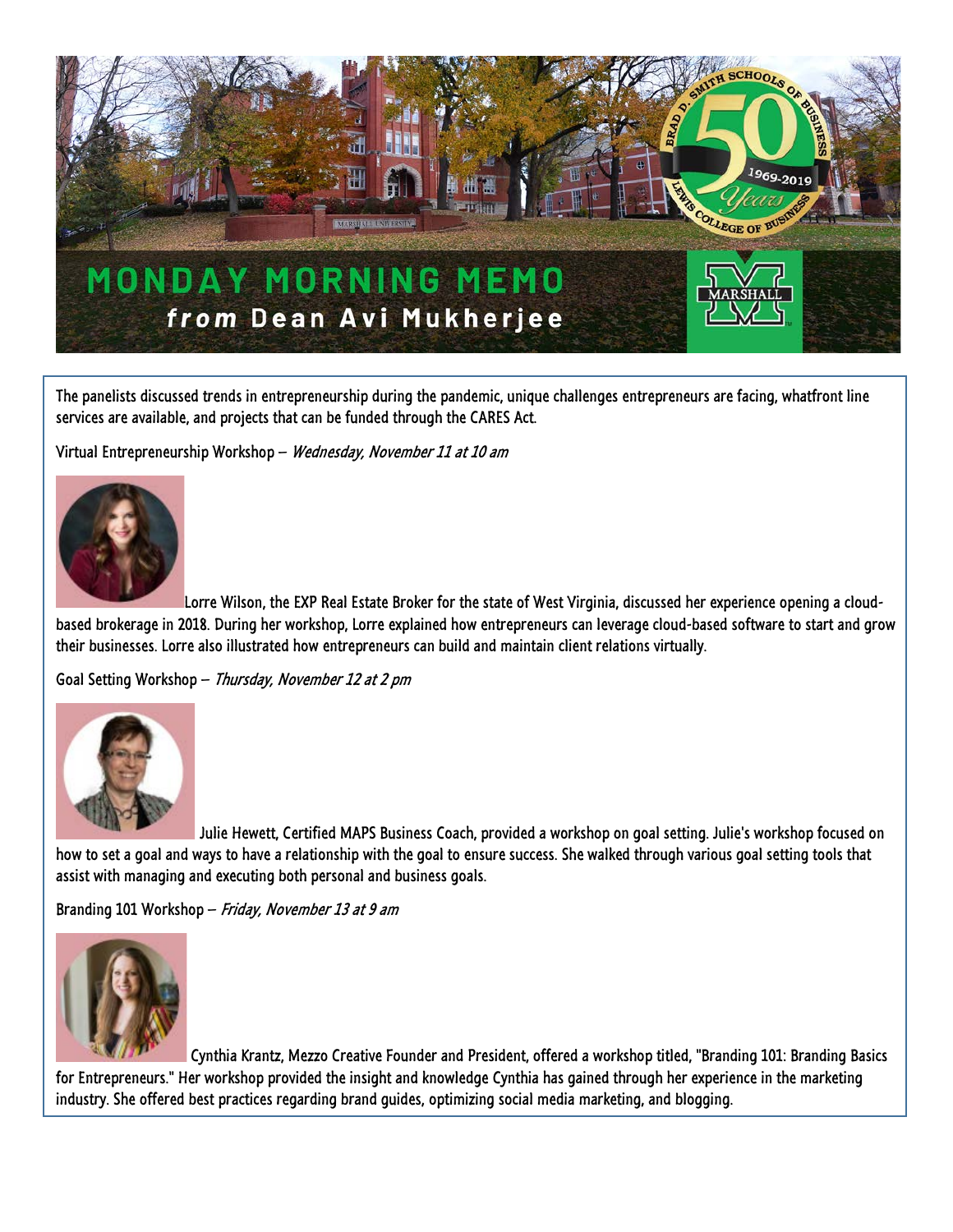

### New Transformative Sales and Service Excellence Center and Inaugural Sales Networking Day

In Fall 2020, the Lewis College of Business announced the launch of a new center called the Transformative Sales and Service Excellence Center ("The Sales Center"), a dream and vision nurtured for long within the marketing department, but brought into reality and championed in its current form by Marketing professor Dr. Monica Wei and student leader Kane Morrone. The primary objective of the Sales Center is to transform the region by preparing the next generation of sales and service leaders. We will focus on preparing students for a career in one of the largest job fields – sales and service – by providing realistic sales role-play training and hosting sales competitions. We will also work closely with corporations to help them gain access to the talent pools as well as assist their corporate growth through providing workshops and training on the latest sales and service techniques and technology.

On November 12, 2020, the new Transformative Sales and Service Excellence Center ("The Sales Center") at the Lewis College of Business hosted their first ever event, the inaugural Sales Networking Day. This panel event, which held a panel of sales executives and experts from fields including medical device sales, financial services, supply chain and logistics, real estate, construction, and consumer products, allowed students to hear about real-world sales experiences. The panelists answered questions that regarded what it's like to be in sales, and how to be successful in this growing field. It gave students an opportunity to listen, learn, and network with a highpower panel of sales professionals.

The Sales Center's primary objective is to transform the region by preparing the next generation of sales and service leaders. The Sales Networking Day event allowed the Sales Center to represent those objectives. The event brought important insights about how to be a great salesperson. The Marshall University Sales Center is here to jumpstart the careers of students at Marshall University through realistic role plays, hosting sales competitions, workshops, and more. The Sales Networking Day illustrates the connection between academia and industry.

The panel was made up of 11 people from different fields of sales. The represented companies were Abbott Laboratories, Classic Construction, McLane, Northwestern Mutual, Realty Exchange, and Techtronic Industries (TTI). Each company brought one to two representatives. Abbot was represented by Steven Dickinson and Tony Dipaola; Steven is a Regional Director at Abbott and Tony is a Senior Sales Manager, both carrying over 10 plus years of experience. From Classic Construction were Chase Ward and Brad Eldred; Chase is the Vice President of Classic Construction and Brad is a senior estimator. From McLane, Sean Luce, a Regional Sales Director at McLane and Grant Demers, the VP of Sales, Mass & Club joined. Financial Advisor Wesley Sears and Recruiting Coordinator Lydia Waybright came from Northwestern Mutual. The owner of Realty Exchange, Shane Radcliff, appeared on the panel as well. Shane is a licensed realtor in Ohio, Kentucky, West Virginia, and Florida. Last but not least, the final two panelists of the event were Nick Barthel and Cole Thomson. Nick is a Territorial Manager at TTI and Cole is a Marketing & Sales Representative. The Sales Networking Day Event had an attendance of about 60 participants including students and faculty. The virtual event connected a handful of students with job opportunities in companies that could utilize the talent of Marshall University students.